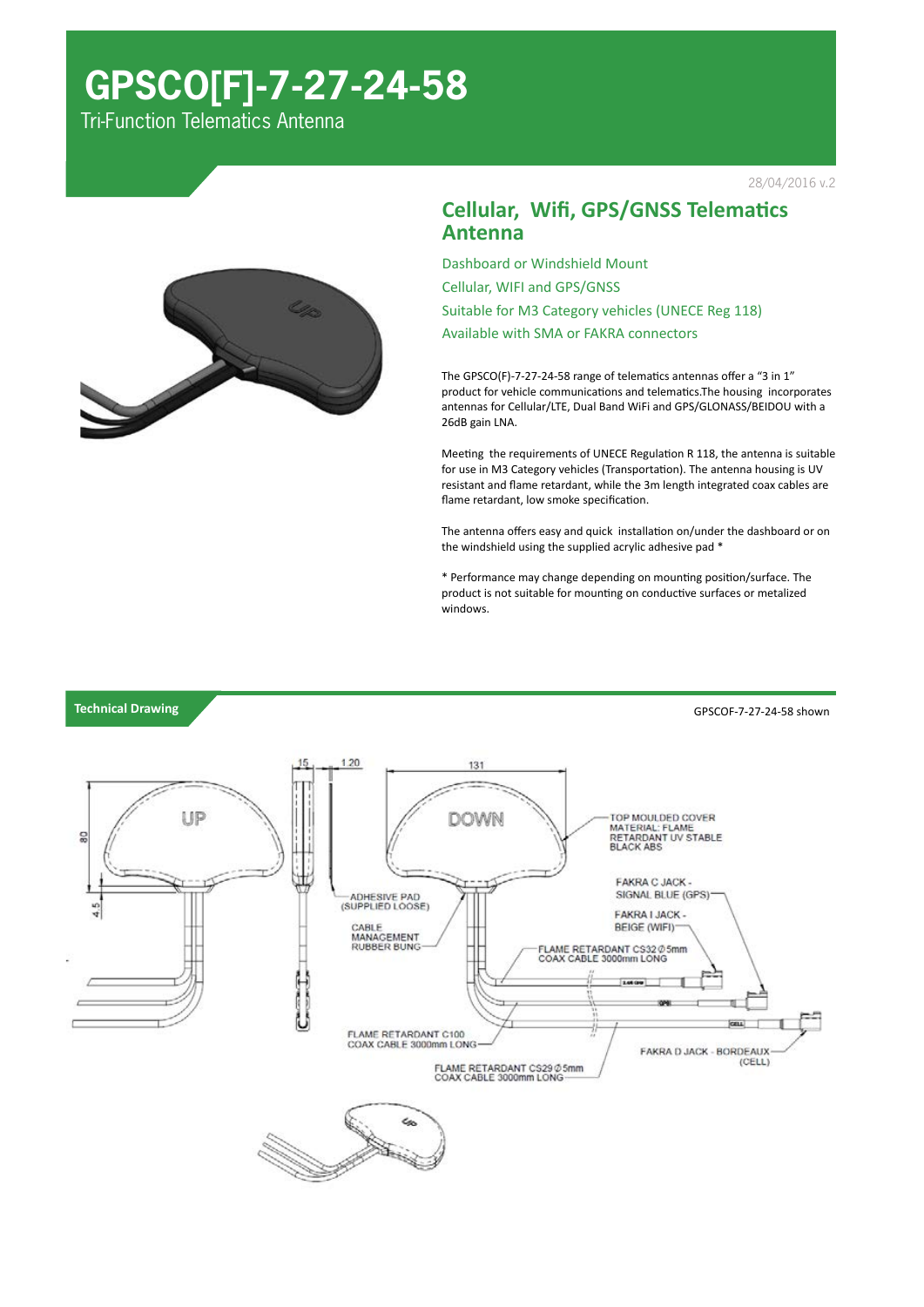| Part No.                        |                         |                           |                                                                      |  |
|---------------------------------|-------------------------|---------------------------|----------------------------------------------------------------------|--|
|                                 |                         | GPSCO-7-27-24-58          | GPSCOF-7-27-24-58                                                    |  |
| <b>Electrical Data</b>          |                         |                           |                                                                      |  |
| <b>Frequency Range</b><br>(MHz) | Element 1               |                           | 698-960 / 1710-3800                                                  |  |
|                                 | Element 2               |                           | 2.4/4.9-6.0 GHz                                                      |  |
|                                 | Element 3               |                           | 1562-1612MHz                                                         |  |
| Peak Gain:<br>Isotropic+        | Element 1: 890-960MHz   |                           | 1.5dBi                                                               |  |
|                                 | Element 1: 1710-2170MHz |                           | 4.5dBi                                                               |  |
|                                 | Element 1: 2500-3800MHz |                           | 4.5dBi                                                               |  |
|                                 | Element 2: 2.4GHz       | 6dBi                      |                                                                      |  |
|                                 | Element 2: 4.9-6.0GHz   |                           | 7dBi                                                                 |  |
| Pattern                         |                         |                           | Omni-directional                                                     |  |
| Nominal Impedance               |                         | $50\Omega$                |                                                                      |  |
| Max input power (W)             |                         | 20                        |                                                                      |  |
| <b>GPS/GNSS Data</b>            |                         |                           |                                                                      |  |
| Frequency Range (MHz)           |                         |                           | 1562-1612MHz                                                         |  |
| LNA Gain (dB)                   |                         | 26                        |                                                                      |  |
| Polarisation                    |                         |                           | <b>Right Hand Circular</b>                                           |  |
| <b>Operating Voltage</b>        |                         |                           | 3-5VDC (Fed via Coax)                                                |  |
| Current                         |                         |                           | <b>Typical 15mA</b>                                                  |  |
| <b>Mechanical Data</b>          |                         |                           |                                                                      |  |
| Dimensions (mm)                 | Height                  | 15(0.6")                  |                                                                      |  |
|                                 | Length                  |                           | 131(5.16")                                                           |  |
|                                 | Depth                   |                           | 84.5 (3.33")                                                         |  |
| Operating Temp (°C)             |                         |                           | $-30^{\circ}$ / +70 $^{\circ}$ C (-30 $^{\circ}$ / 158 $^{\circ}$ F) |  |
| Material                        |                         |                           | UV Stable Flame Retardant ABS Plastic                                |  |
| Colour                          |                         |                           | <b>Black</b>                                                         |  |
| Typical Weight (g)              |                         | 330                       |                                                                      |  |
| <b>Mounting Data</b>            |                         |                           |                                                                      |  |
| Fixing                          |                         |                           | Acrylic adhesive pad                                                 |  |
| <b>Cable Data</b>               |                         |                           |                                                                      |  |
| Element 1: Cell                 | Cable Type              |                           | CS29 ( Meets UN118.01)                                               |  |
|                                 | Diameter (mm)           |                           | 5(0.2 <sup>''</sup> )                                                |  |
|                                 | Length (m)              |                           | 3(9.8')                                                              |  |
|                                 | Termination             | <b>SMA Plug</b>           | Fakra D Jack (Bordeaux)                                              |  |
| Element 2: Wifi                 | Cable Type              |                           | CS32 (Meets UN118.01)                                                |  |
|                                 | Diameter (mm)           | 5(0.2 <sup>''</sup> )     |                                                                      |  |
|                                 | Length (m)              |                           | 3(9.8')                                                              |  |
|                                 | Termination             | <b>SMA Plug (Rev Pol)</b> | <b>FAKRA I Jack (Beige)</b>                                          |  |
|                                 | Cable Type              |                           | LMR-100A-FR ( Meets UN118.01)                                        |  |
| Element 3: GPS/GNSS             | Diameter (mm)           |                           | 2.8(0.1 <sup>''</sup> )                                              |  |
|                                 | Length (m)              |                           | 3(9.8')                                                              |  |
|                                 | Termination             | <b>SMA Plug</b>           | <b>FAKRA C Jack (Blue)</b>                                           |  |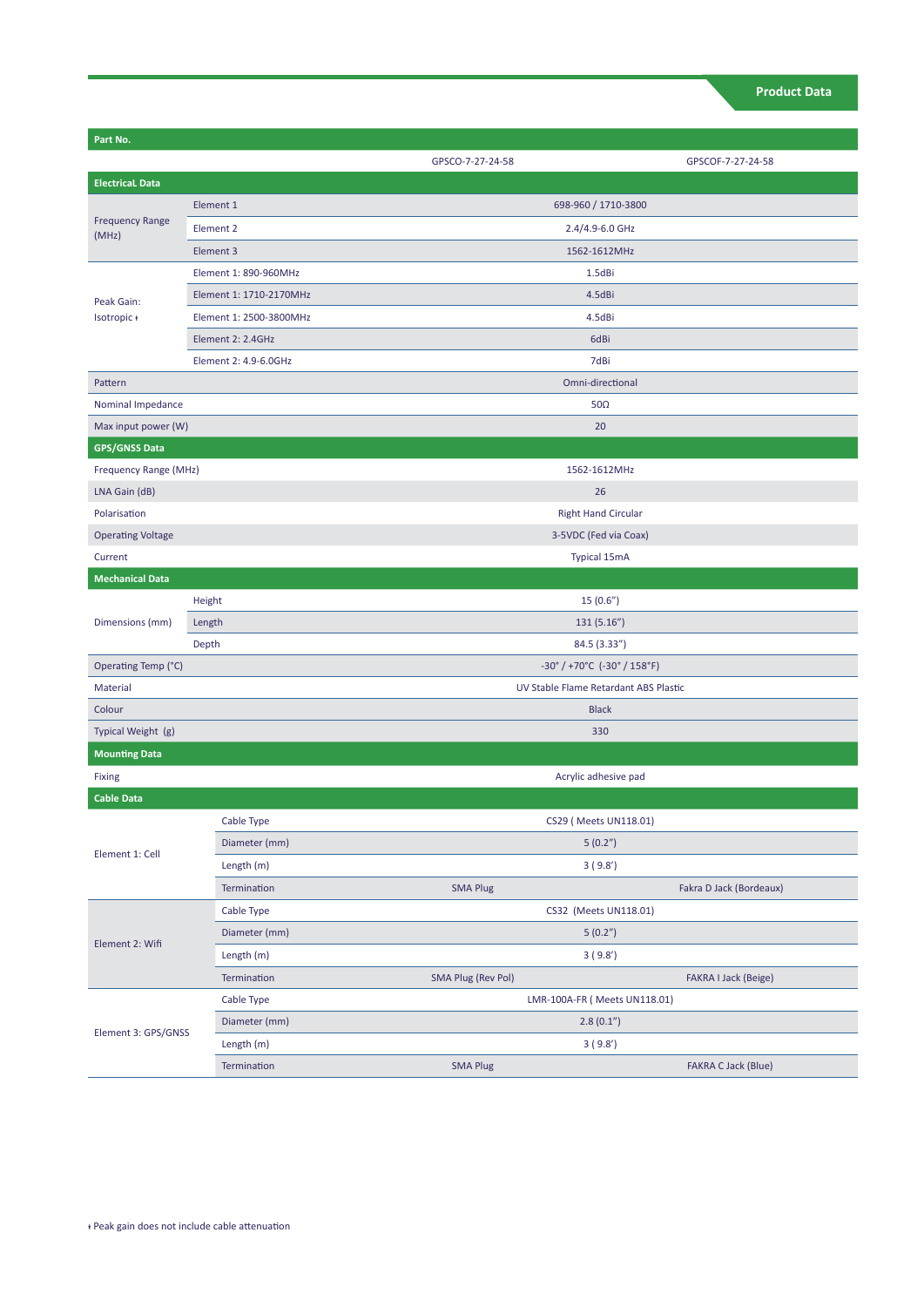Typical VSWR - Element 1\*







\*VSWR measured mounted on a glass sheet with 3m of CS32 cable